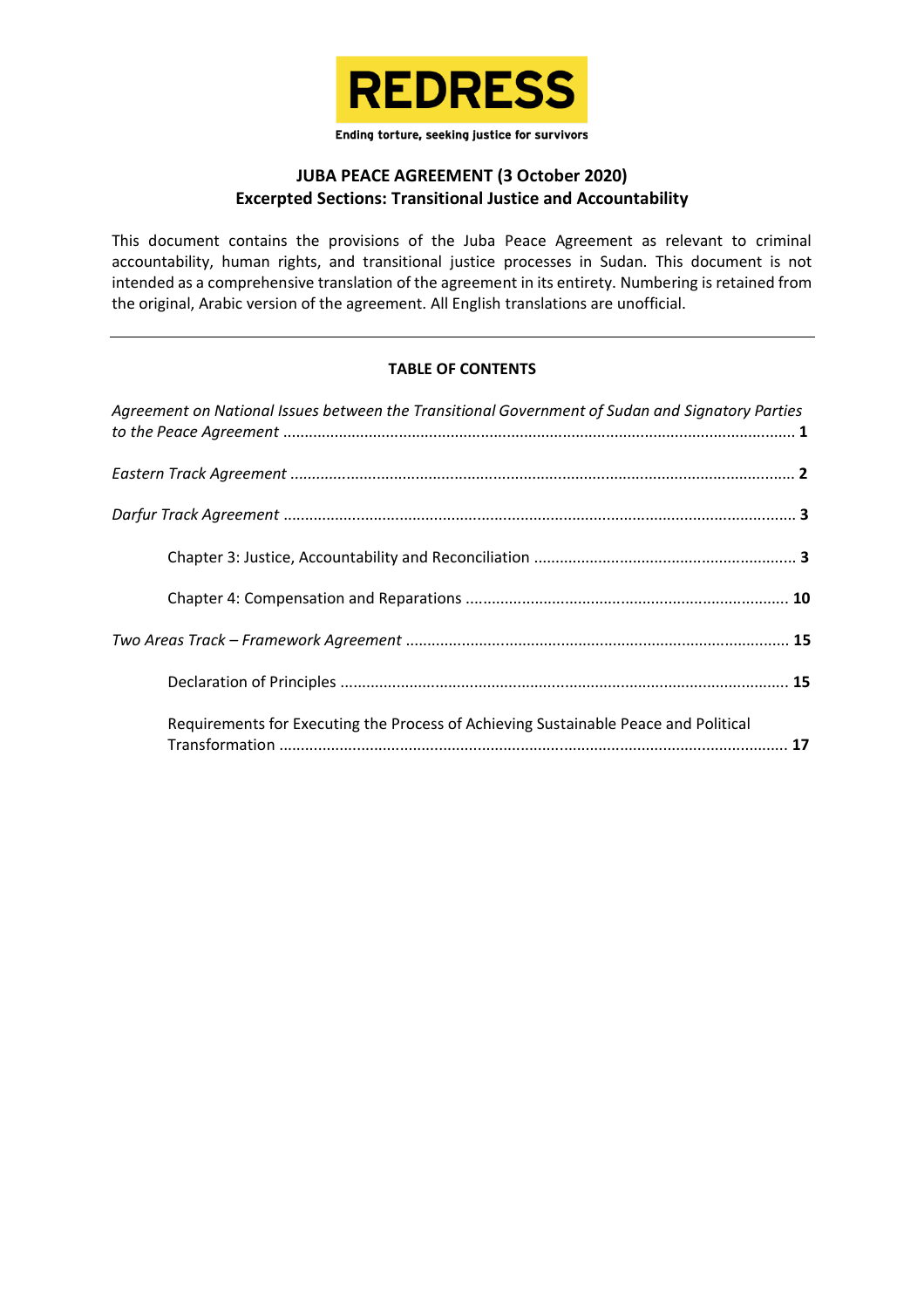## **National Issues Agreement**

# <span id="page-1-0"></span>17. **General Amnesty**

17.1 The Government shall commit to granting a general amnesty for past rulings and standing warrants against political leadership and members of armed movements in relation to their membership therein, following the necessary legal review by the competent bodies, immediately upon signing the peace agreement.

# 19. **Transitional Justice**

19.1 Without prejudice to what has been agreed in negotiation tracks, the parties agree to accord the issue of transitional justice the utmost priority and to form a Transitional Justice Commission within thirty (30) days of the signing of the peace agreement with the signatory parties to this agreement, provided that the transitional justice mechanisms encompass all of Sudan, particularly the areas of conflict.

#### 20. **Peace Commission**

20.1 The parties agree to form a Peace Commission tasked with implementing the comprehensive peace agreement, with the participation of signatory parties in preparing the Commission law and structure.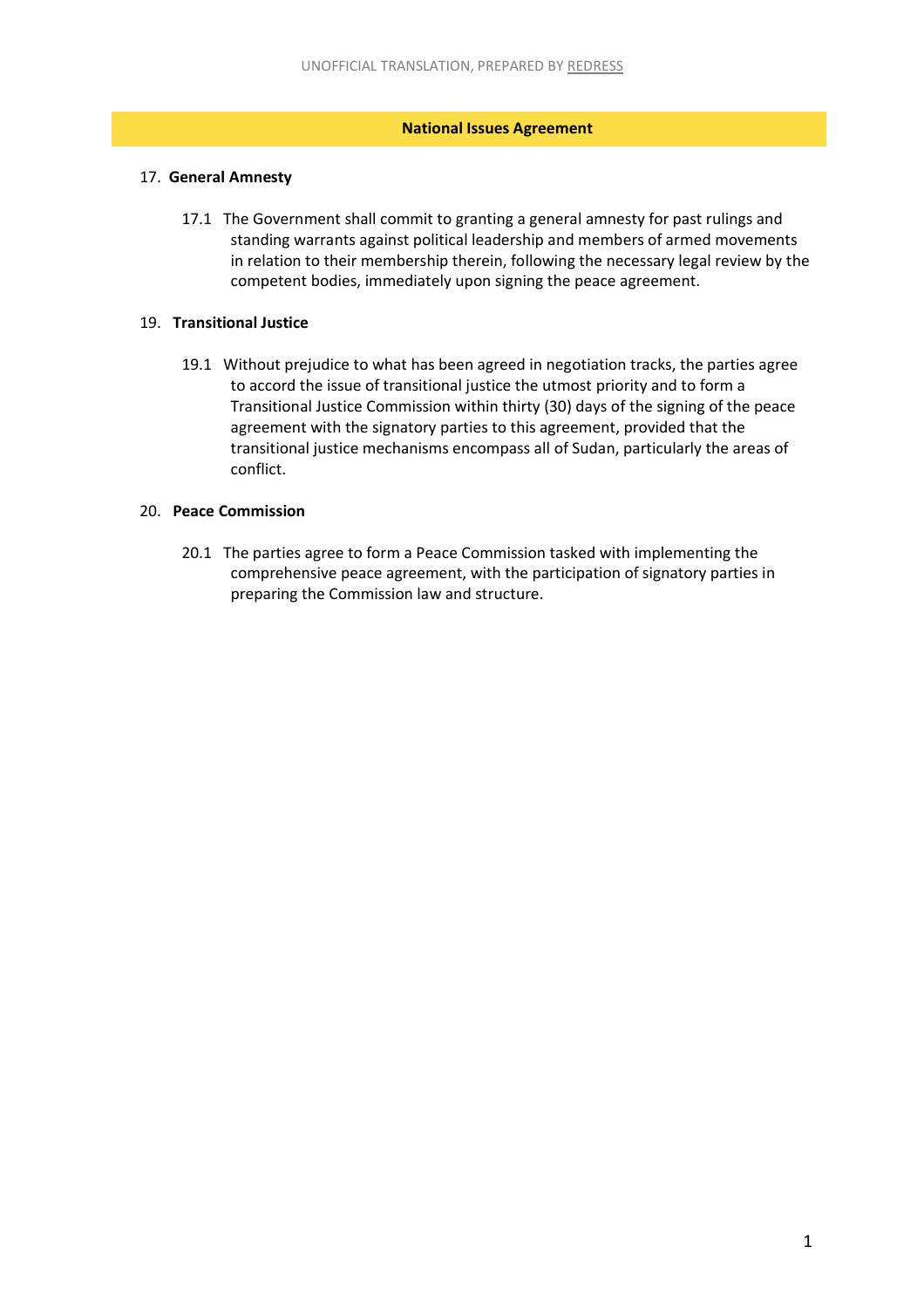## **Eastern Track Agreement**

<span id="page-2-0"></span>In order to eliminate political marginalization in Eastern Sudan, the parties agree to the following principles:

## **Human Rights and Transitional Justice**

- 5. The federal government shall endeavour to provide human rights in accordance with ratified international and regional instruments and protect freedom of expression, thought, belief, and political affiliation.
- 6. The parties affirm their willingness to cooperate fully, and without restrictions, in relation to persons against whom arrest warrants have been issued, including, among other things, facilitating bringing those wanted to the International Criminal Court to stand trial.
- 7. The parties shall consider signing and ratifying treaties, agreements and protocols, particularly those related to the rights of women, children and families and complying with the international law and rules of human rights.
- 8. Codifying UNSC Resolution 1325 (related to women, peace and security).
- 9. The federal government shall endeavour to carry out fair investigations and trials for all violations perpetrated in the region since 30 June 1989, particularly the events of 29 January 2005, the events of 27-28 Ramadan 2019 in Port Sudan, preceding events in the state of al-Qadarif, and the rest of the region and the various events that followed in the region, by forming independent investigation committees and bringing perpetrators to stand trial as soon as possible.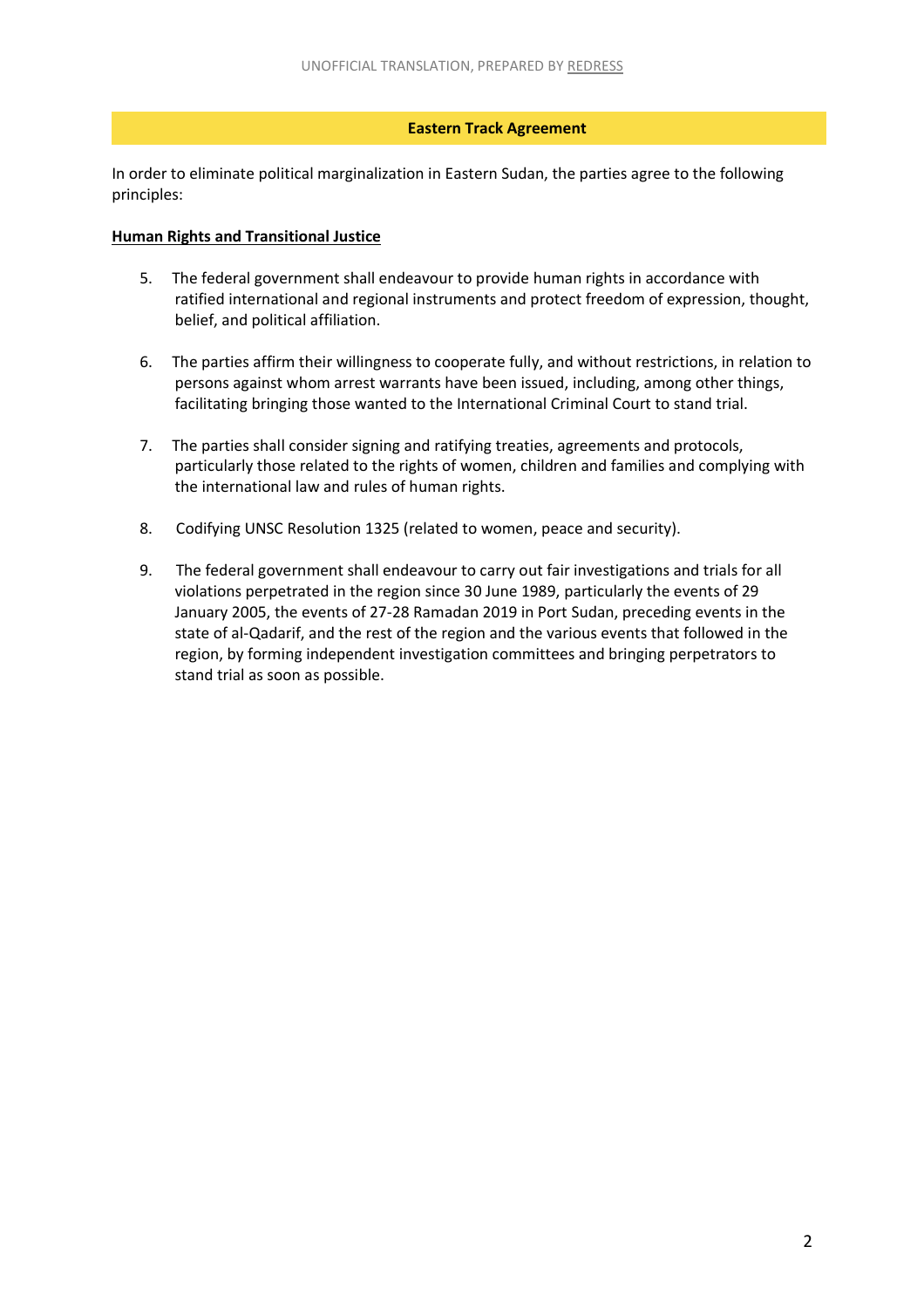# **Darfur Track Agreement**

# Chapter 3: Justice, Accountability and Reconciliation

#### <span id="page-3-0"></span>**General Principles**

- 1. Respect for international human rights law and international humanitarian law;
- 2. Adoption of mechanisms of transitional justice to provide ways to achieve equity for victims and legal accountability for perpetrators of acts of violence relevant to the conflicts in Darfur;
- 3. The pursuit of national and international justice for crimes of genocide, crimes against humanity and war crimes;
- 4. Recognition that the pursuit of justice and accountability precludes the possibility of issuing any pardons or immunity for perpetrators of crimes of genocide, crimes against humanity or war crimes;
- 5. The right of victims to unimpeded access to effective mechanisms of justice and equity, especially the right to equity or sufficient, effective and swift reparations for violations of international human rights law and international humanitarian law;
- 6. The right of victims to receive education about their rights as victims of internal violations, violations of human rights law and other violations of international humanitarian law;
- 7. Affirmation of the importance that there be independent and impartial mechanisms of justice, accountability and reconciliation, including mechanisms of transitional justice which are in keeping with international conventions and standards;
- 8. Unconditional condemnation of atrocities, abuses and violations of human rights and international humanitarian law perpetrated during the conflicts, and the imperative to take all steps necessary to prevent these violations from being repeated;
- 9. Ensuring accountability for all perpetrators of violations of human rights and international humanitarian law in accordance with the jurisdiction of national courts, the International Criminal Court or the Special Court on the Crimes of the War in Darfur;
- 10. Recognition of the special status of women, children and youths and issues concerning them, recognition of the importance of the role women and youths play in preventing and resolving conflicts in processes of transitional justice and peacebuilding, and the imperative for equal participation and full integration in all efforts directed towards conserving international peace and security, including justice and reconciliation;
- 11. Children who have been caught up in the conflict and may have become implicated in the perpetration of crimes under international law – if there are any – are to be considered victims and treated according the Treaty on Children's Rights, Protocol II of the Geneva Convention, the African Charter on the Rights and Welfare of the Child, the Beijing Rules and associated international standards of juvenile justice and fair trial, with the participation of UNICEF and other relevant organisations. Parties to this Agreement shall work to rehabilitate and reintegrate child soldiers into society;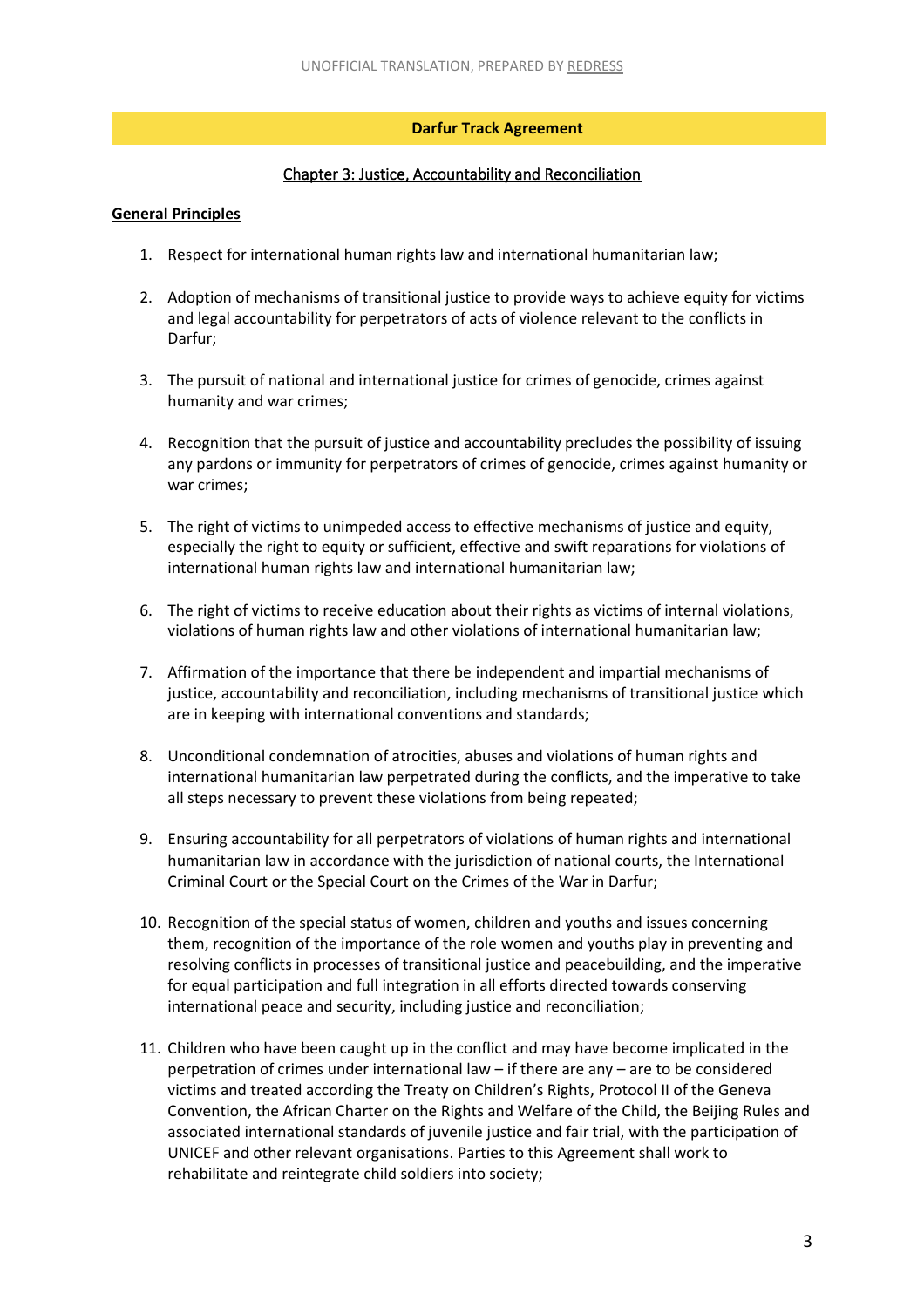- 12. Recognition of the importance of authentic local mechanisms for truth-telling, justice, reconciliation and healing wounds within official processes for justice and reconciliation, and the incorporation of these mechanisms into the process of justice following the resolution of the conflicts;
- 13. The importance of continuing the process of legal and institutional reforms to strengthen the rule of law and establish mechanisms relevant to this in accordance with international standards;
- 14. Taking guidance from other experiences both African and international and best practice regarding the principles of accountability, reconciliation, truth, justice and perpetuating historical memory in response to what has happened in Darfur;
- 15. Reviewing the public service to determine and isolate individuals who have perpetrated abuses and violations of human rights and international humanitarian law to prevent impunity, build trust and strengthen the rule of law in Darfur;
- 16. Providing total security and protection for all citizens;
- 17. Acknowledging that mistakes have been made, along with accountability, justice, forgiveness and a commitment not to repeat them;
- 18. Encouraging open dialogue between components of society as an appropriate means of achieving permanent reconciliation in Darfur;
- 19. Reforming the national justice system in Sudan to guarantee that there is an independent and neutral judicial authority which reflects and encourages diversity on every level, whether federal, regional, state-wide or local, without discrimination.

#### 20. **The National Judicial System**

- 20.1 Apart from crimes which constitute a violation of international criminal law and crimes which fall under the jurisdiction of the International Criminal Court and the Special Court on Darfur, and issues concerning committees for truth and reconciliation, Sudanese courts shall exercise the authority and jurisdiction stipulated to them by law;
- 20.2 Within the framework of the national judicial system, national courts shall undertake to refer all crimes which fall outside their jurisdiction to the other competent mechanisms of justice, ie. the Special Court on the Crimes of Darfur, mechanisms of traditional justice and the Committee for Truth and Reconciliation.

#### 21. **Truth and Reconciliation**

21.1 Both parties have agreed that encouraging reconciliation amongst the people of Darfur represents one of the comprehensive goals of this Agreement. This is to be achieved through addressing the root causes of the conflicts, encouraging measures directed at alleviating these causes and supporting mechanisms and processes which aim to facilitate tolerance and rebuild societal harmony. Both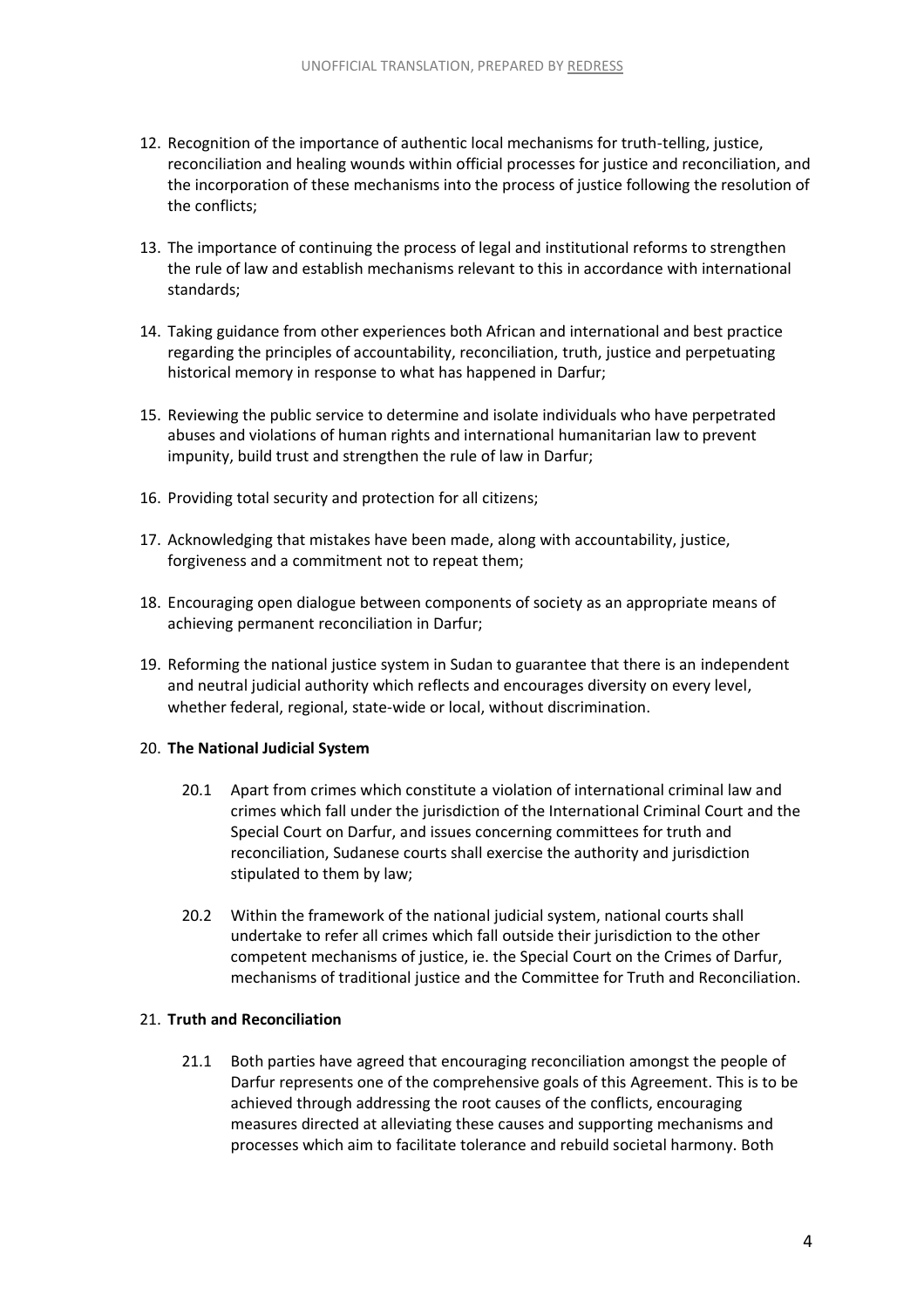parties recognise that the marginalisation of the people of Darfur is one of the root causes of the conflict which this Agreement seeks to address.

- 21.2 Both parties have agreed that there be a comprehensive process of truth and reconciliation which aims, among other things, to:
	- 21.2.1 Guarantee favourable conditions for peaceful societal reconciliation between components of society;
	- 21.2.2 Rebuild and strengthen relationships between components of society as well as encourage coexistence, cooperation and social solidarity in Darfur;
	- 21.2.3 Oppose tribal and regional polarisation and prevent fighting ethnically-motivated fighting between tribes;
	- 21.2.4 Instil a culture of peace in keeping with traditional cultural values and heritage;
	- 21.2.5 Offer official and unofficial, individual and collective apologies to victims of the war.

# 22. **The Committee for Truth and Reconciliation**

- 22.1 Both parties have agreed to establish a committee for truth and reconciliation within 60 (sixty) days of the date on which this Agreement is signed, and to undertake to do the following:
	- 22.1.1 Determine and evaluate the root causes of the conflicts in Darfur;
	- 22.1.2 Investigate violations, crimes and violations of human rights, including violations of economic, social, environmental and cultural rights which have been perpetrated since June 1989;
	- 22.1.3 Occupy themselves with cases of impunity and building trust and a culture of peace and reconciliation;
	- 22.1.4 Carry out a comprehensive analysis to determine the reasons for, nature of and scale of the conflicts, including the extent of grave violations of international humanitarian law and international human rights law, and the motives of their perpetrators;
	- 22.1.5 Determine whether those violations were the result of deliberate planning on the part of the state, entities affiliated to the state, political organisations, armed resistance movements or other groups or individuals;
	- 22.1.6 Implement any other goals or actions relevant to truth and reconciliation;
- 22.2 Both parties have agreed that the Committee for Truth and Reconciliation should begin its work within 60 (sixty) days of the date on which it is established, and should continue its work for a period of no less than 10 (ten) years from the date of the first day of its work, unless the committee has achieved its goals in full;
- 22.3 The Committee for Truth and Reconciliation should have headquarters in the main cities of the states of Darfur and in Khartoum, and should have an office in every community harmed by the conflicts, as circumstances dictate.
- 22.4 The Committee for Truth and Reconciliation should be comprised as follows: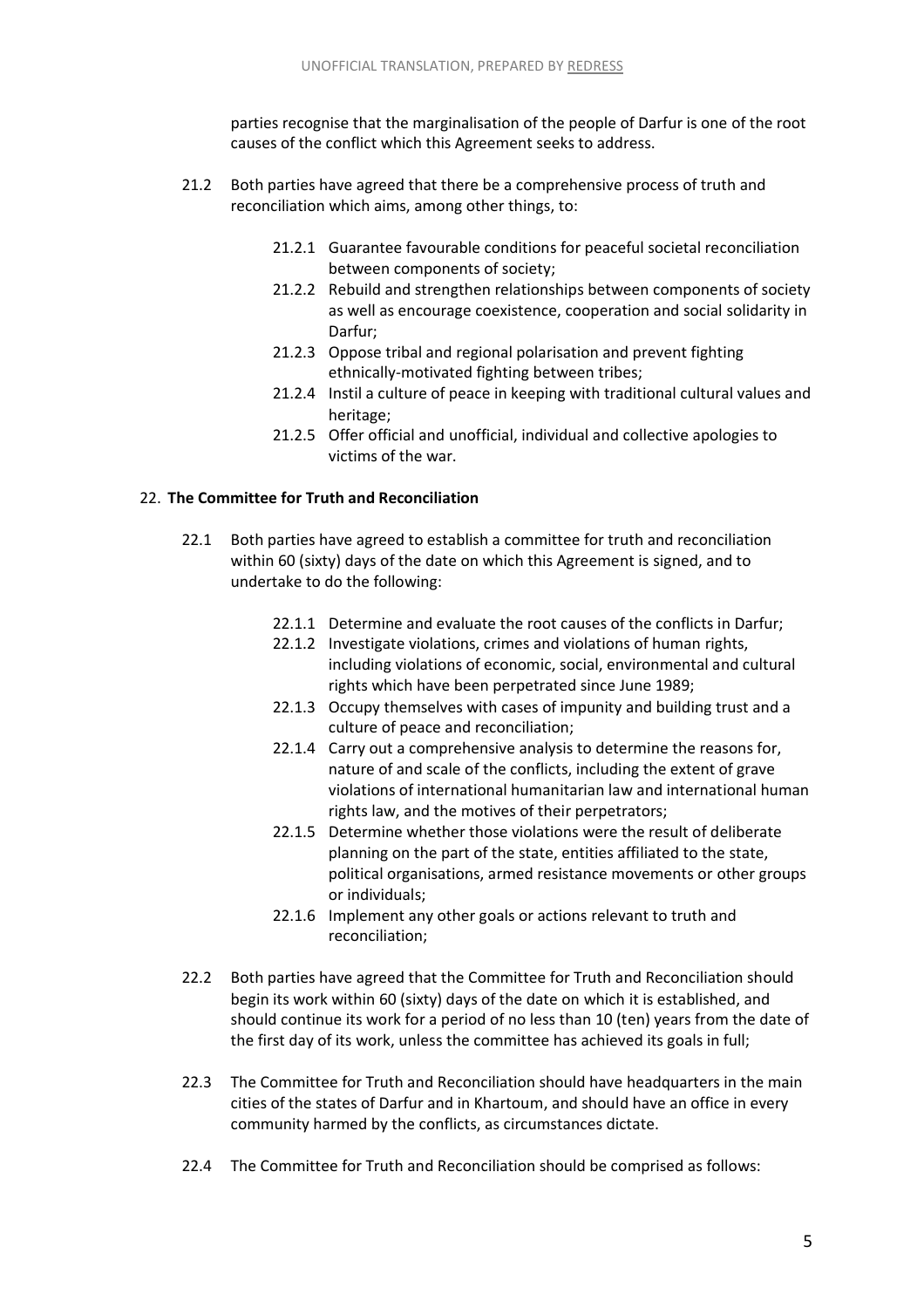- 22.4.1 The Committee for Truth and Reconciliation shall be made up of 11 (eleven) members;
- 22.4.2 Each party shall choose a number of 5 (five) people in addition to one person which both parties agree on to be the chairperson of the Committee;
- 22.4.3 Each party shall undertake to choose at least one woman to be in the Committee;
- 22.4.4 The individuals assigned to the Committee for Truth and Reconciliation should possess a high degree of integrity, morality and professionality, and should be viewed by the citizens of Darfur as neutral;
- 22.4.5 The members of the Committee should be endowed with independence and extensive experience in the field of human rights and/or transitional justice and/or committees for truth and reconciliation;
- 22.5 In addition to any other aspects of its remit which both parties shall determine, the Committee for Truth and Reconciliation shall have the following mandate:
	- 22.5.1 Opening up opportunities for victims and perpetrators of violations of human rights and other people to exchange experiences and arrive at a shared understanding of the past, facilitating true healing of wounds within society, encouraging reconciliation and preventing acts of brutality in future;
	- 22.5.2 Accepting statements and narratives from victims, witnesses, local communities, interest groups, people directly or indirectly implicated in the events or any other group or individual;
	- 22.5.3 Carrying out investigations and research, including inviting people to speak in front of the Committee for Truth and Reconciliation to collect relevant evidence, carrying out the necessary interviews and implementing any other measures or enquiries it considers useful to accomplish its mission;
	- 22.5.4 Holding hearings;
	- 22.5.5 Involvement in activities which it considers suitable to achieve societal reconciliation;
	- 22.5.6 Keeping the evidence it gathers in an agreed location equipped with the necessary security measures, and protecting victims and witnesses;
	- 22.5.7 Accurate and comprehensive records and documentation of crimes and forms of violation, as well as effective administrative systems for this documentation to facilitate recourse to information;
	- 22.5.8 To prevent further emotional and psychological damage to victims and to encourage witnesses to come forward with their testimonies, the Committee for Truth and Reconciliation shall guarantee victims and witnesses access to support from a professional team of expert psychiatrists, and special procedures shall be put in place to protect child witnesses and victims;
	- 22.5.9 The Committee for Truth and Reconciliation shall not be endowed with the authority to issue any kind of pardon in order to facilitate its work, encourage societal reconciliation and expunge the wounds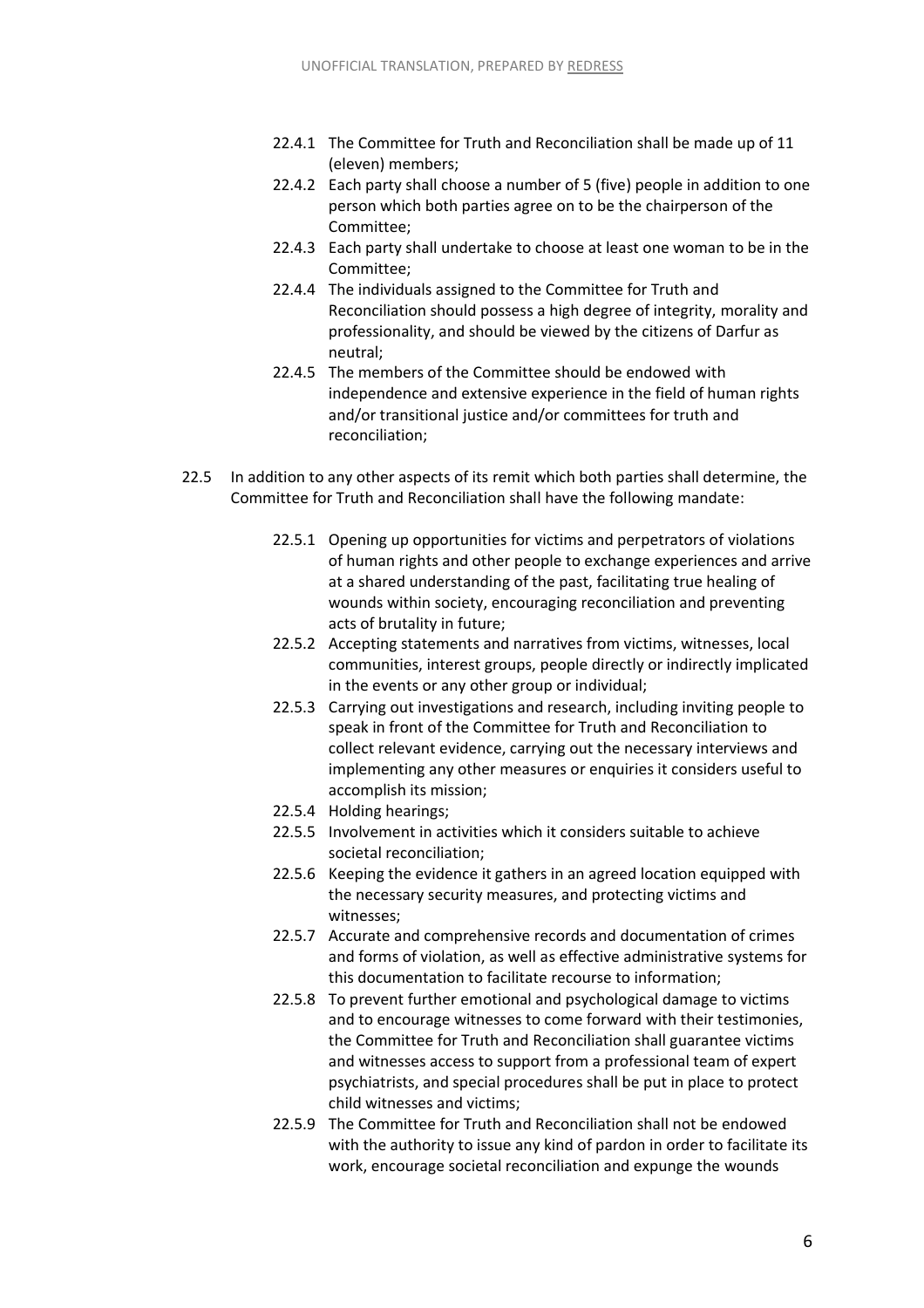inflicted during the conflict in Darfur, except with the consent of the victims;

- 22.5.10 Both parties shall determine the full extent of the investigatory powers and quasi-judicial powers of the Committee for Truth and Reconciliation;
- 22.5.11 The Committee for Truth and Reconciliation shall recommend measures to be taken to strengthen and instil an inclusive and permanent peace in Darfur, and shall present the results of its work and its recommendations periodically to the government of the region/states of Darfur. The Committee must present reports which include recommendations to take legal, political and administrative measures on the basis of the results of its investigations, and must delete all identifiable personal information from these reports and circulate them widely.
- 22.6 Both parties shall request help from the international community in supplying the financial and technical support necessary for the work of the Committee for Truth and Reconciliation, and the government of Sudan shall guarantee the Committee for Truth and Reconciliation access to sufficient funds, the appropriate facilities, and national and international staff appropriately qualified to help implement its missions. The Committee for Truth and Reconciliation ought to be provided with the funding necessary to commence its operation;
- 22.7 Both sides guarantee to prevent interference in the work of the Committee for Truth and Reconciliation, any intimidation or influencing of its members and employees, and any encroachment on bodies affiliated to it, its possessions, assets or facilities, and to allow them to work in an independent manner. The Committee for Truth and Reconciliation shall adopt its rules of procedure, which must be simple and accessible to the public and furnished with best practice gleaned through cooperation with international organisations and experts in international law. The Committee for Truth and Reconciliation shall undertake to cooperate and coordinate with other mechanisms of justice as determined by this Agreement.

#### 23. **Mechanisms of Traditional Justice**

- 23.1 The mechanisms of traditional justice in Darfur shall be empowered to punish individuals who have committed crimes linked to the conflict or perpetuating conflicts within and between tribes. The jurisdiction of the mechanisms of traditional justice shall include all crimes linked to conflicts which fall outside the jurisdiction of the International Criminal Court and the Special Court on the Crimes of Darfur, the National Judiciary and the Committee for Truth and Reconciliation;
- 23.2 The mechanisms of traditional justice shall impose various suitable punishments which reflect the gravity of the crimes and encourage reconciliation, restitution of property and compensation for victims where this does not overlap with the remit of the Fund for Compensation and Reparations.
- 23.3 The accused has the right to negotiate over the possibility to reduce the sentence issued by the mechanism of traditional justice. This negotiation may include the submission of written or verbal public apologies;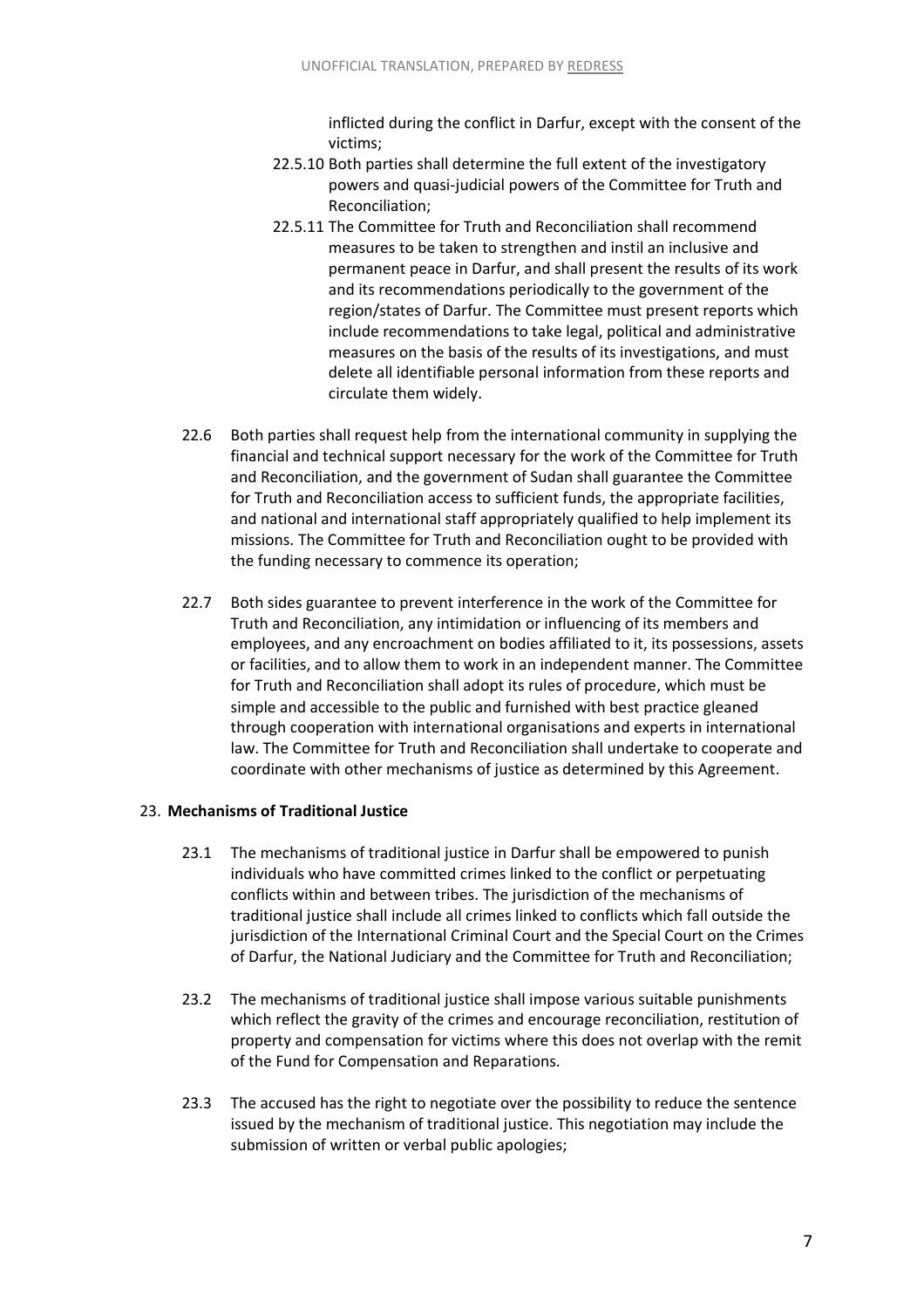- 23.4 To protect witnesses, strict punishments must be imposed on those who threaten or carry out acts of violence against witnesses during procedures of traditional justice;
- 23.5 Unpaid community service shall be encouraged as a suitable punishment for those who offer public apologies;
- 23.6 A committee shall be established to follow and observe compliance with commitments to unpaid public service;
- 23.7 The mechanisms of traditional justice shall refer all cases outside their jurisdiction to other competent mechanisms of justice, including the Special Court on the Crimes of Darfur, the National Judiciary and the Committee for Truth and Reconciliation;
- 23.8 The mechanisms of traditional justice shall exercise their traditional jurisdiction, to which end they shall use non-procedural, customary laws and traditional procedural rules;
- 23.9 The rights of the accused to litigation procedures and the pursuit of justice for victims shall be taken into consideration at all stages of the procedures followed within the mechanisms of traditional justice;
- 23.10 The accused has the right to be represented by a lawyer;
- 23.11 Free legal assistance must be provided to victims and accused for an effective defence in cases raised before the mechanisms of traditional justice;
- 23.12 Local and regional leaders and tribal sheikhs will supervise tasks assigned to the mechanisms of traditional justice. Judges and members of mechanisms of justice must possess a high degree of integrity;
- 23.13 Both parties shall consult local and regional leaders and native administration on how to impart an official nature on mechanisms of traditional justice within the national justice system.

#### 24. **The International Criminal Court**

- 24.1 Both parties affirm their willingness to cooperate fully and unreservedly with the International Criminal Court regarding people against whom detainment orders have been issued. This includes, among other matters, facilitating the appearance of people requested before the International Criminal Court and abiding by decision number 1593, year 2005 of the Security Council, according to which the case of Darfur was referred to the International Criminal Court;
- 24.2 Both parties will provide prosecutors and investigators affiliated to the International Criminal Court with easy access to victims and witnesses and investigation sites, and shall allow bodies of staff from the International Criminal Court to pass freely throughout Sudan, by land, water or air at all times;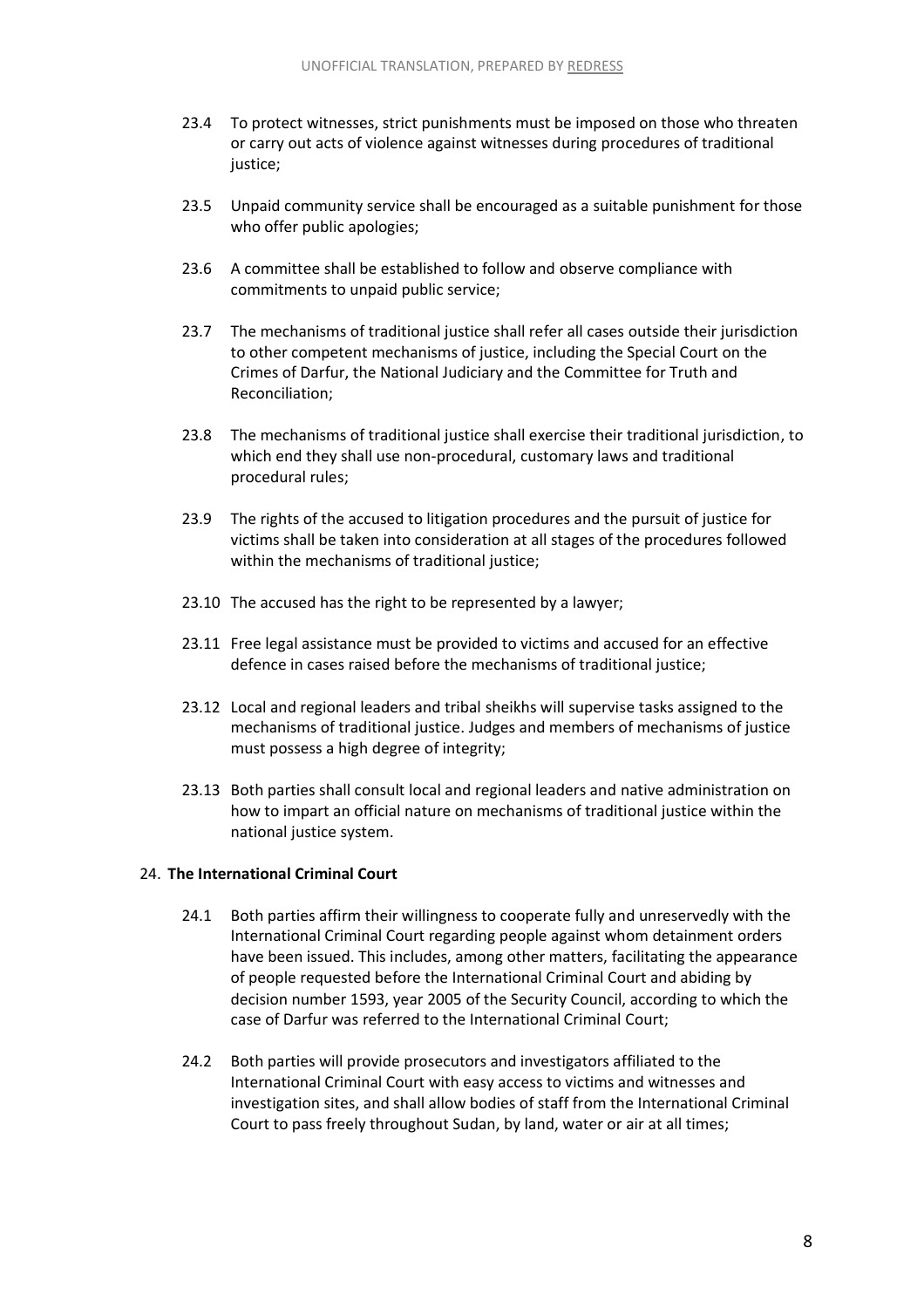- 24.3 Both parties shall abstain from involvement in investigations and trials carried out by the International Criminal Court, and guarantee protection and safety to all members of the prosecution, victims and witnesses;
- 24.4 Both parties pledge that all those subject to arrest warrants issued by the International Criminal Court, those subject to trials by the International Criminal Court or those convicted by the International Criminal Court shall immediately be removed from any government posts they hold, whether elected or appointed, and lose their ability to hold any of these posts unless their names are wiped from the arrest warrants issued by the International Criminal Court, charges against them are dropped or the International Criminal Court finds them not guilty.

#### **25. The Special Court on the Crimes of Darfur**

- 25.1 Both parties have agreed to found a Special Court for crimes which occurred in Darfur within 90 (ninety) days of the date on which this Agreement is signed. The work of the court shall continue for a period of 10 (ten) years after the date on which it is founded, unless the court has completed its work before this defined period is over;
- 25.2 The Court shall be composed of native judges whose capability and integrity are well attested. These shall be appointed by the Chief Justice;
- 25.3 An independent prosecutor shall be appointed to the Special Court on the Crimes of Darfur by the Public Prosecutor by mutual agreement between both parties to this Agreement;
- 25.4 The Special Court on the Crimes of Darfur shall concern itself with the crime of genocide, crimes against humanity, war crimes and grave violations of international human rights law and international humanitarian law since 2002;
- 25.5 The Special Court shall determine a site for its headquarters and may establish courts in any region of Darfur;
- 25.6 A team of experts and specialists from the African Union shall oversee the procedures of the Court to ensure that these procedures run smoothly in accordance with the rules of justice and equity stipulated in international law;
- 25.7 The law which must be applied by the Special Court for the Crimes of Darfur regarding War Crimes, Crimes against Humanity and Crimes of Genocide is Sudanese criminal law and international criminal law;
- 25.8 The government of Sudan shall commit to guaranteeing access to the Special Court to witnesses, victims and accused, including those located outside Darfur, in coordination with the authorities competent in the relevant fields.

#### 26. **Pardons and Immunities**

26.1 The government shall commit to issuing general pardons in outgoing sentences, notices against political leaders and members of armed movements due to their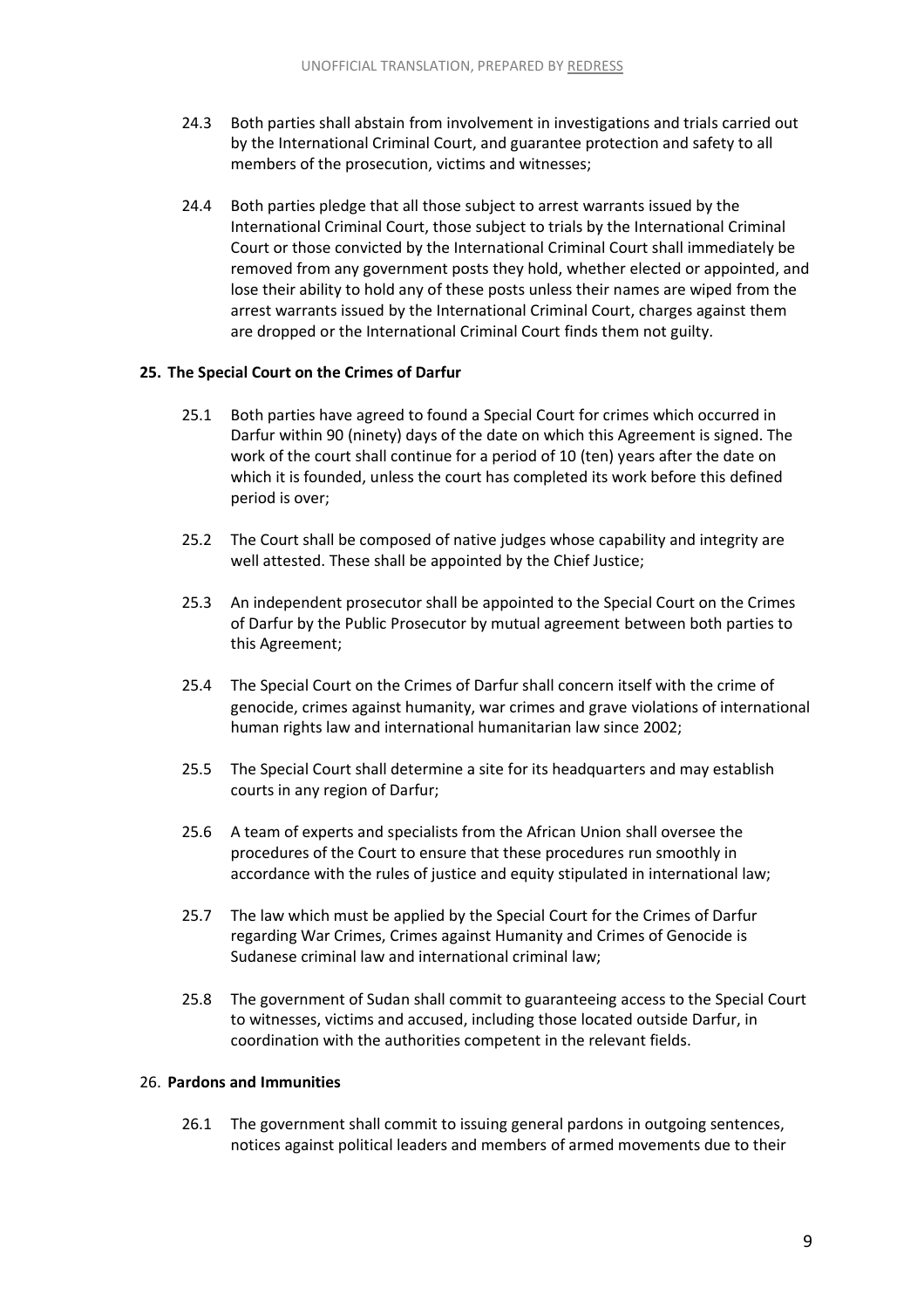membership of these, after the necessary legal scrutiny via the competent entities as soon as the Peace Agreement is signed;

26.2 The government shall commit to returning all property belonging to organisations and individuals which was confiscated due to the conflict, subject to confirmation of their ownership by any means of confirmation available.

# 27. **Perpetuating Memory**

- 27.1 Both parties have agreed to establish memorials and to honour victims of the conflicts in Darfur. Perpetuating memory will help to create the feeling that the bad experience of those who suffered during the conflict has ended, and will serve to educate and raise awareness for those who did not suffer from the conflict. Perpetuation of memory for victims of the conflict may take numerous forms, including but not limited to recurring public events, museums, educational centres and memorials;
- 27.2 The goal of programmes designed to perpetuate the memory of victims of the conflict in Darfur shall be to encourage reconciliation and show the people of Darfur and the government of Sudan's commitment to protect human rights and prevent acts of violence from happening again. The spaces surrounding memorials to victims of the conflict in Darfur shall be used as places for taking part in civil functions and educational programmes linked to the conflict and its consequences;
- 27.3 Both parties have agreed to conduct people's consultations and a dialogue with all levels of society to agree on collective goals for the project to perpetuate memory. These consultations shall take numerous forms, including meetings, feasibility studies and needs assessments. The consultations shall focus in particular on the point of view of the individuals most harmed by the conflict.

# Chapter 4: Compensation and Reparations

# <span id="page-10-0"></span>**General Principles**

- 1. Victims of the conflict in Darfur have the right of unimpeded access to effective mechanisms of justice and equity, including the right to sufficient, efficient and immediate redress and compensations for damages resulting from the conflict in Darfur, violations of international human rights law and violations of international humanitarian law;
- 2. Victims of the conflict in Darfur are entitled to reparations in the form of compensation and/or restitution and/or rehabilitation and/or satisfaction and perpetuation of memory;
- 3. All individuals and communities that have suffered damages directly or indirectly as a result of the conflict in Darfur, or have suffered grave violations of human rights which occurred during the conflict in Darfur, possess the right to reparations;
- 4. Victims of the conflict in Darfur should be guaranteed access to the necessary knowledge and information concerning their rights as victims of human rights violations, violations of international humanitarian law and other relevant international laws, including their right to reparations;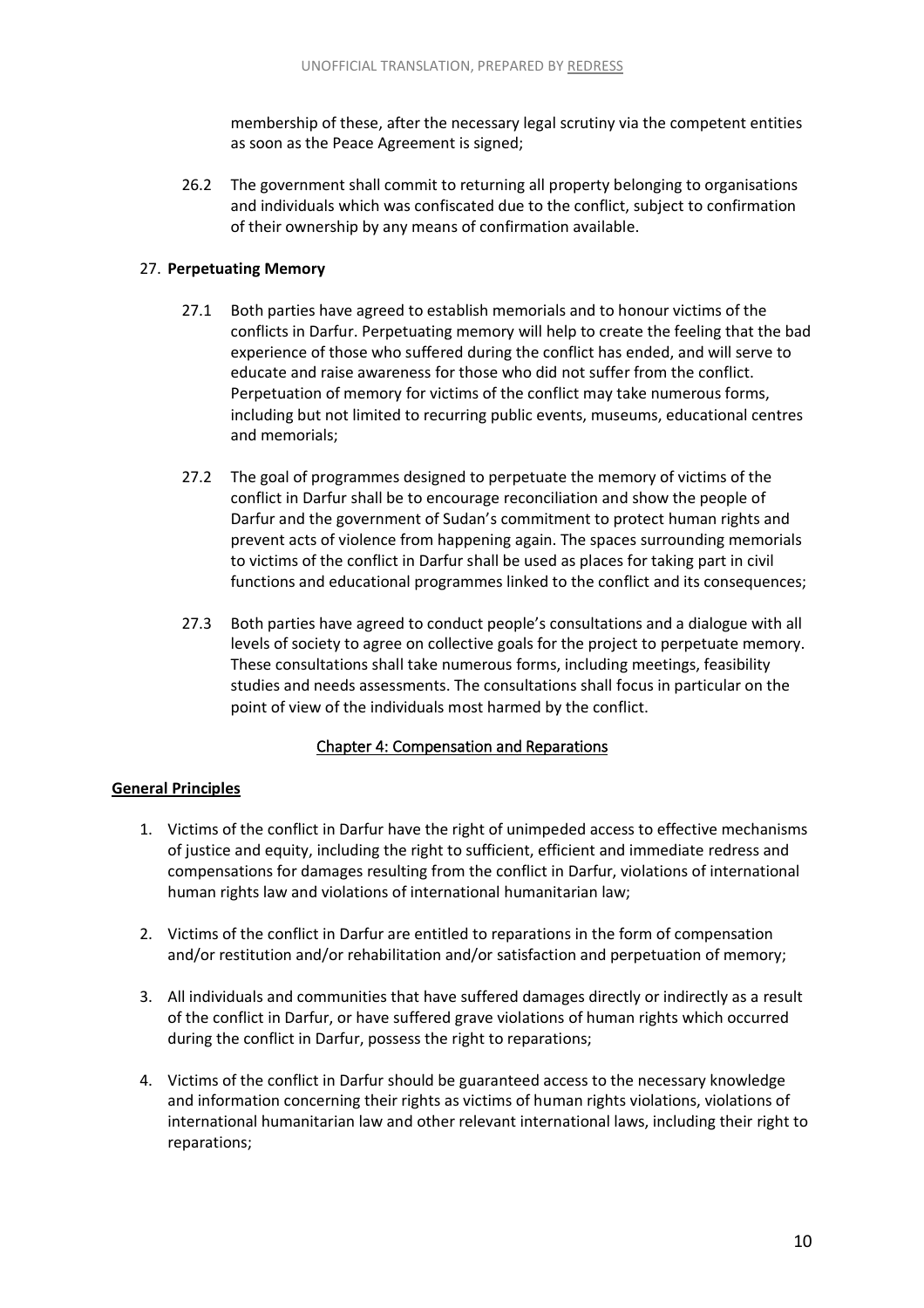- 5. The reparations granted to victims of the conflict in Darfur shall aim to acknowledge the suffering of the victims and their communities, compensate for their losses and restore their dignity, security and stability;
- 6. Both parties should act in accordance with international obligations and practices in matters regarding property rights, compensation, restitution and reparations, including obligations regarding displaced people and refugees;
- 7. In a manner which is in keeping with the principle of positive discrimination stipulated in the Peace Agreement, humanitarian aid shall be distributed, resources and property returned and compensation and reparations granted in accordance with this Agreement without discrimination on grounds of sex, language, tribe, race, religion, affiliation to political party, geographical location or status as displaced person/refugee, previous or current, or on any other grounds;
- 8. The decisions and instruments of commissions and mechanisms for implementing the Peace Agreement shall be considered legitimate [sharciyya] documentation recognised in official circles within the state [of Sudan];
- 9. No other means of restitution, concerning property or other damages, should be used to limit or compromise the granting of compensation, the initiation of compensation procedures or the act of restitution.

# **10. For the purposes of the Peace Agreement, 'victims of the conflict in Darfur' refers to the following:**

- 10.1 Individuals and groups affected by the conflict in Darfur, including displaced people, rape survivors, victims of bodily, mental or psychological damage and those who have lost their property or been subjected to violations of their fundamental rights.
- 10.2 Children who have lost their parents or guardians;
- 10.3 Unaccompanied children;
- 10.4 Isolated children;
- 10.5 Direct family [*usra*] members or those financially dependent on someone who has suffered harm in the manner described in clause 10.1;
- 10.6 Non-combatants who have been subjected to harm while intervening to help those in trouble, or to prevent them being subjected to harm.

#### **11. Rights regarding Compensation, Restitution and Reparations**

- 11.1 All victims of the conflict in Darfur possess an equal right to compensation for their losses and the damages which have befallen them or their families [usar] as a result of the conflict in Darfur or other arbitrary or illegal acts which occurred during the conflict in Darfur;
- 11.2 Reparations include but are not limited to compensation for lost property, lost means of earning a living, deaths within the family [usra], personal injuries and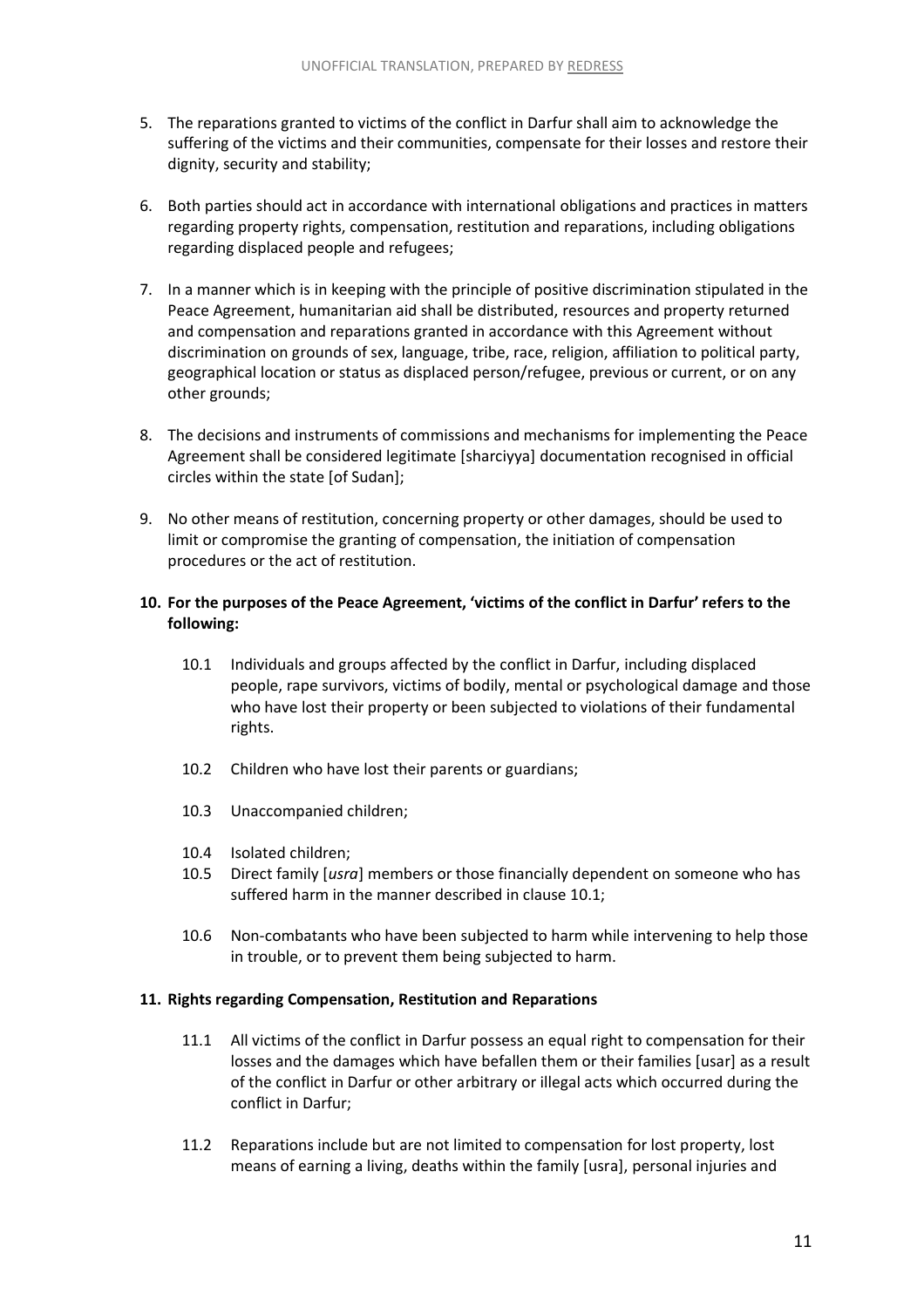trauma or damages both psychological and physical resulting from the conflict in Darfur;

- 11.3 Individuals have the right to recover their property or gain compensation for property lost or confiscated as a result of the conflict in Darfur;
- 11.4 Communities have a collective right to recover their property or gain compensation for lawsuits regarding community property, villages, farms and allotments;
- 11.5 Lawsuits to recover individual property and lawsuits for collective property, or compensation for it, should not be mutually exclusive;
- 11.6 Individuals and groups have the right to recover lands lost as a result of the conflict in Darfur;
- 11.7 Individuals and groups have the right to compensation for environmental damages, degradation of land or damage to property resulting from the conflict, including environmental damage or degradation arising from the neglect or the displacement of people;
- 11.8 People harmed by the conflict in Darfur have the right to recover their homes and/or lands and/or property taken away from them arbitrarily or illegally, or to gain suitable compensation for their loss of homes and/or lands and/or property in accordance with international principles, the texts of the Peace Agreement and traditional customs. In keeping with this, it is necessary that:
	- 11.8.1 Assets and property confiscated or stolen from individuals, institutions and communities in Darfur be returned or restored to their rightful owners and just compensation offered in cases where restoring these properties is impossible;
	- 11.8.2 People who have been displaced, been made refugees or migrated due to the conflict in Darfur possess this right whether they choose to return to their original homes or not;
- 11.9 No individual or group should be stripped of the traditional and historical right to ownership of land and access to water without being consulted or fair compensation being offered.

#### **12. The Fund for Compensation and Reparations**

- 12.1 Both parties have agreed to establish a Fund for Compensation and Reparations in Darfur within 90 (ninety) days of the date on which this Agreement is signed to receive and address decisions concerning compensation and reparations issued by relevant entities;
- 12.2 Both parties shall agree on an organisational and functional structure for the Fund for Compensation and Reparations in accordance with the fundamental points defined by this Agreement;
- 12.3 The Fund shall lay out its own operational code, rules and procedures and its decision-making methods;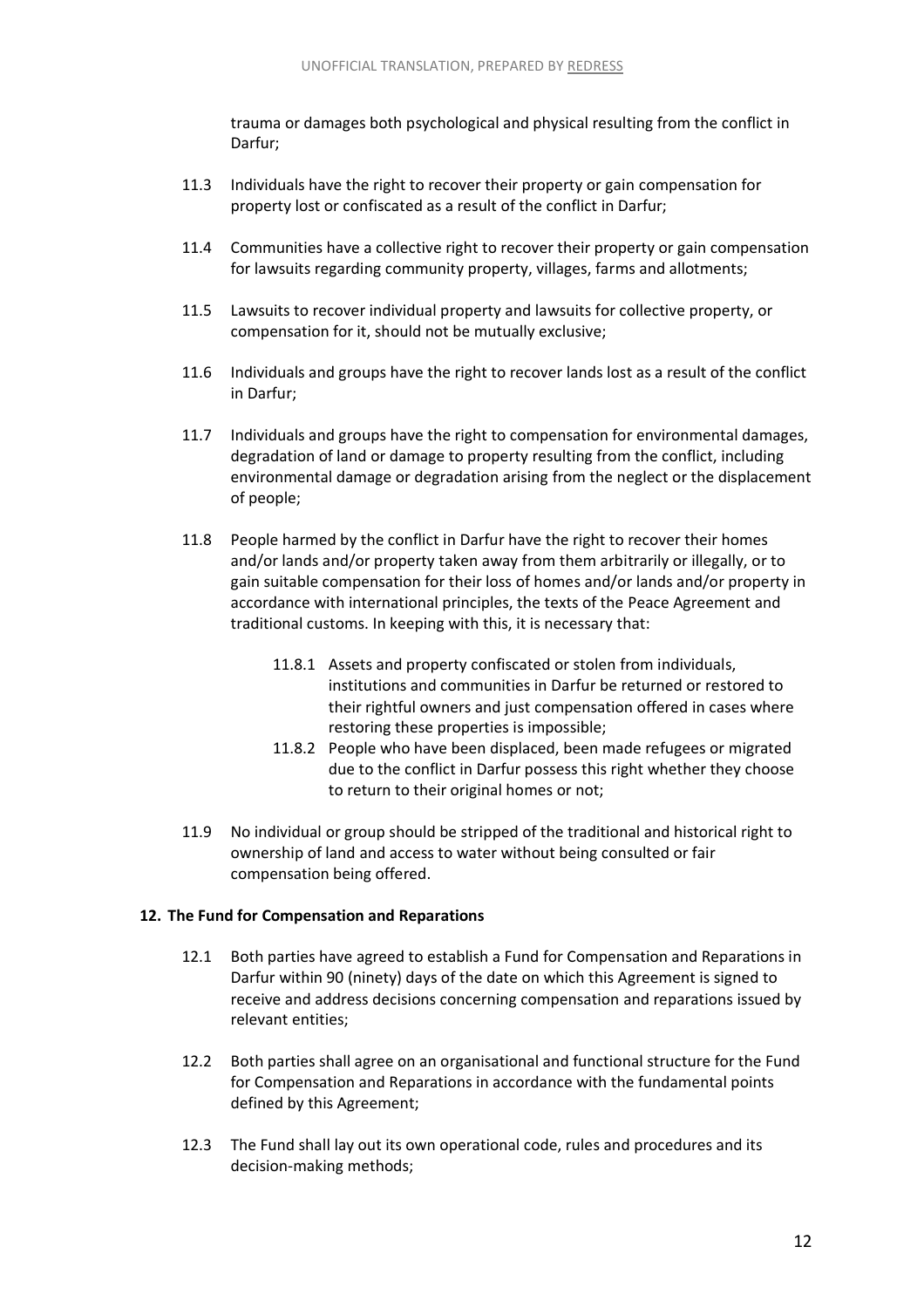- 12.4 Women shall make up at least 40% of the functional structure of the Fund;
- 12.5 The Fund for Compensation and Reparations in Darfur shall concern itself with implementing decisions concerning dues and compensations issued by relevant entities in favour of beneficiaries;
- 12.6 The procedures of the Fund for Compensation and Reparations must be simple, easy to access, transparent, implementable and free of charge and must take into account age, gender and disability;
- 12.7 The procedures of the Fund for Compensation shall be available to the public within a year of the date on which this Agreement is signed;
- 12.8 All kinds of documentation issued by the competent entities shall be subject to approval by the Fund for Compensation and Reparations after being examined and checked. This includes but is not limited to:
	- 12.8.1 Documents;
	- 12.8.2 Testimonies from traditional and local leaders;
	- 12.8.3 Testimonies from other witnesses confirming entitlement to compensation;
	- 12.8.4 Any other confirming documentation recognised by the relevant commissions and mechanisms
- 12.9 Decisions concerning compensation and reparations issued by the relevant mechanisms to the Fund for Compensation and Reparations include the following:
	- 12.9.1 Monetary compensation;
	- 12.9.2 Medical and psychological rehabilitation;
	- 12.9.3 Legal aid and social services;
	- 12.9.4 Establishing public spaces, memorials, museums and other places which perpetuate memory and bring it to life;
	- 12.9.5 Any other form of compensation.
- 12.10 The Fund for Compensation shall have a public register;
- 12.11 A schedule has been drawn up for compensation payments to be made with the required haste on the basis of the financial principles which govern the granting of financial compensation proportionate to the damage and loss suffered by the victim. Women and men and children and the disabled must enjoy equal treatment in the implementation of these payments;
- 12.12 Employees of the Fund must have sufficient experience in the field of work of the Fund, human rights and financial and legal matters;
- 12.13 The Fund for Supporting Peace and Sustainable Growth in Darfur shall finance the work of the Fund for Compensation and Reparations in Darfur for a period of 10 (ten) years;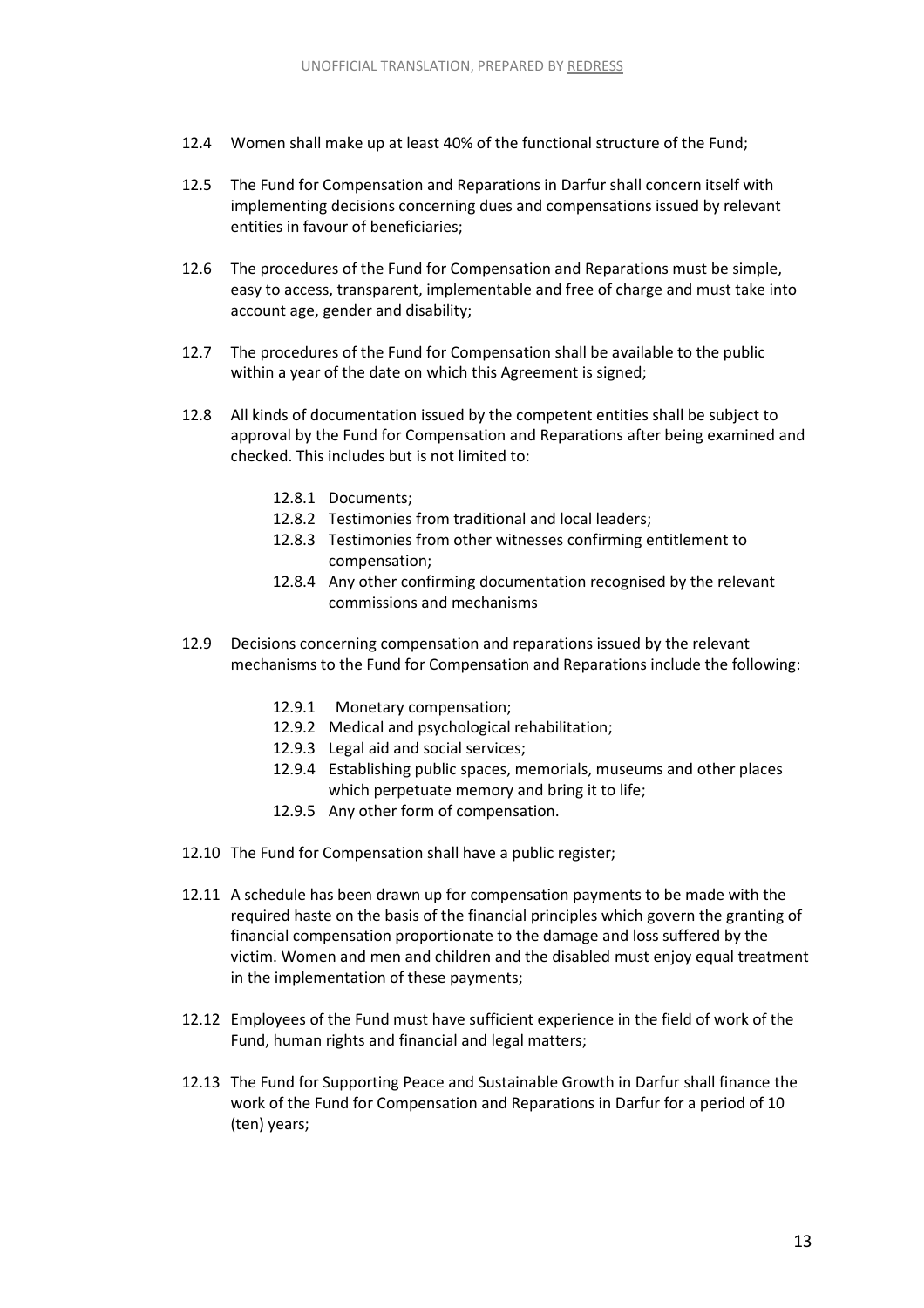- 12.14 The Fund may receive aid from national, regional, international and nongovernmental organisations in its fields of work;
- 12.15 The Fund will coordinate and cooperate with the commissions established in line with this Agreement, especially the Commission for Returning Displaced People and Refugees, the Commission for Growth and Reconstruction, the Commission for Lands and Allotments, the Committee for Truth and Reconciliation, the Special Court on the Crimes of Darfur and mechanisms of traditional justice;
- 12.16 An organised review must be conducted to guarantee optimum distribution of funds allocated to victims in accordance with the financial procedures applicable in such cases, including fair principles of equality between the sexes and different ages;
- 12.17 All measures necessary to maintain the independence and integrity of the Fund for Compensation and Reparations must be taken.
- 12.18 Both parties have agreed to establish a fund to take care of matters concerning those killed or wounded in Darfur within 90 (ninety) days of the date on which this Agreement is signed. The Federal government must finance this fund and work to attract funding for it from within and outside Sudan.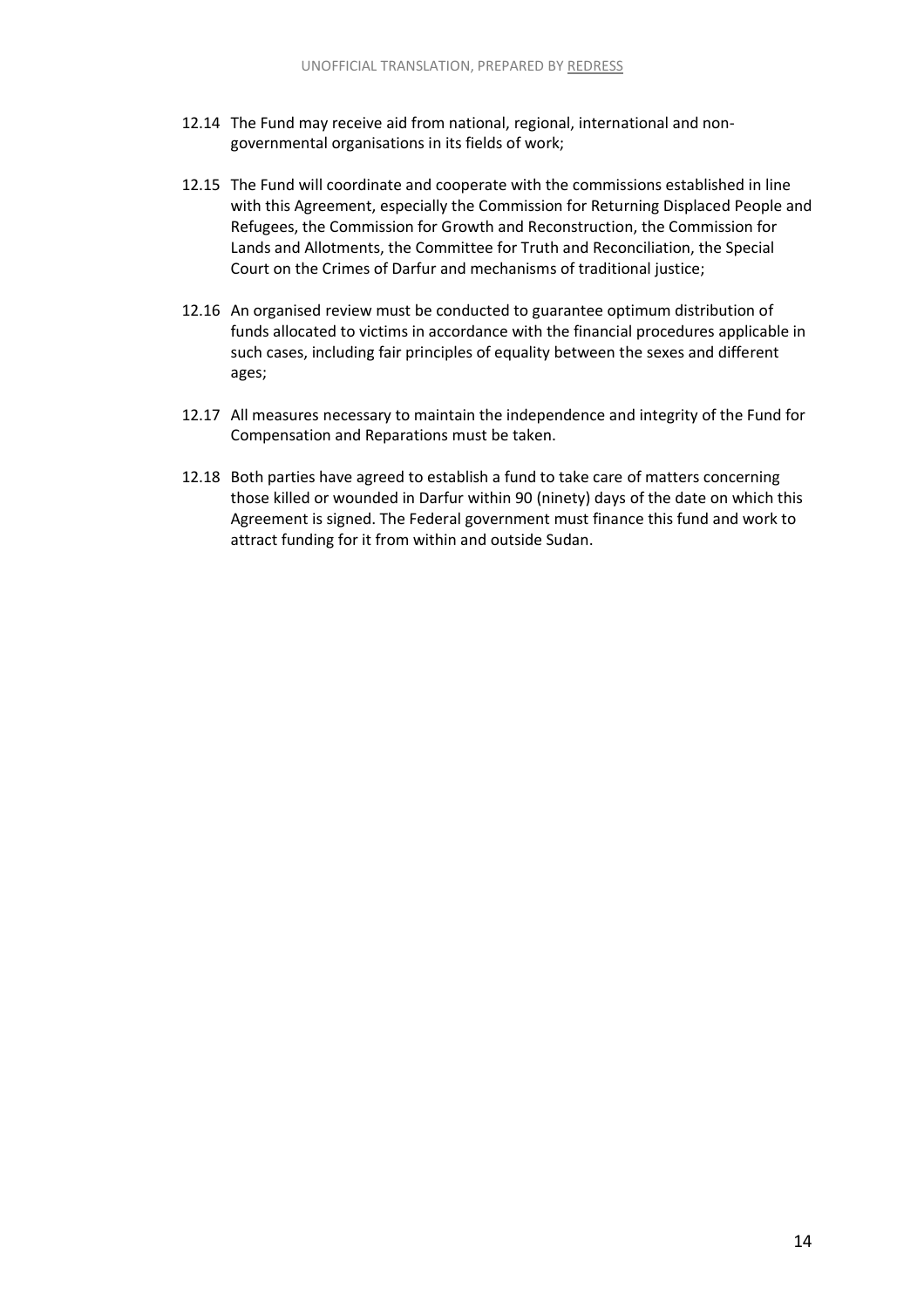# **Two Areas Track – Framework Agreement (Blue Nile, South Kordofan/Nuba Mountains)**

#### <span id="page-15-0"></span>**Declaration of Principles**

- 8. Both sides affirm that the interpretation and implementation of this Agreement and aspects of the political and peace process linked to it as part of the transitional period stipulated in the constitutional document shall be guided by the following principles:
	- 8.1 Maintaining the unity of the people of Sudan and its lands via a transformation to a fair and rational regime of governance as a fundamental goal of the peaceful transfer of power in Sudan.
	- 8.2 The principles of democracy, civil leadership, decentralisation, the rule of law and the peaceful transition of power shall constitute the basis of governance in Sudan.
	- 8.3 The Sudanese people are the source of sovereignty and all political power, and the government must be held accountable by the Sudanese people at all levels and in all its functions.
	- 8.4 Citizenship without discrimination shall be the basis of all civil, political, economic, social and cultural rights and duties.
	- 8.5 Building a decentralised state founded on a system of fair distribution of power and wealth which acknowledges the need for positive discrimination in favour of people marginalised and affected by wars and communities and areas marginalised and affected by conflicts shall be considered essential in order to achieve permanent peace, stability and good governance.
	- 8.6 Justice, accountability, transitional justice and reconciliation are core requirements to ensure a permanent peace and security in Sudan. This includes mechanisms which derive from the customs, cultures and heritage of the peoples of Sudan.
	- 8.7 Ending impunity for perpetrators of crimes and violations and the pursuit of justice for victims is essential in order to build national reconciliation processes and heal wounds.
	- 8.8 Mechanisms of justice, accountability, transitional justice and reconciliation in Sudan shall be based on respect for the rule of law, international charters on human rights and international humanitarian law.
	- 8.9 Victims' rights to full justice, to mechanisms for reparation and especially to compensation and redress for their grievances are fundamental rights.
	- 8.10 All languages native to Sudan shall be considered national languages, to be respected, developed and celebrated in equal measure.
	- 8.11 Political plurality, the right to hold peaceful gatherings and the formation of political parties, unions and other organisations are to be considered practices which lie at the heart of good governance and political participation in Sudan.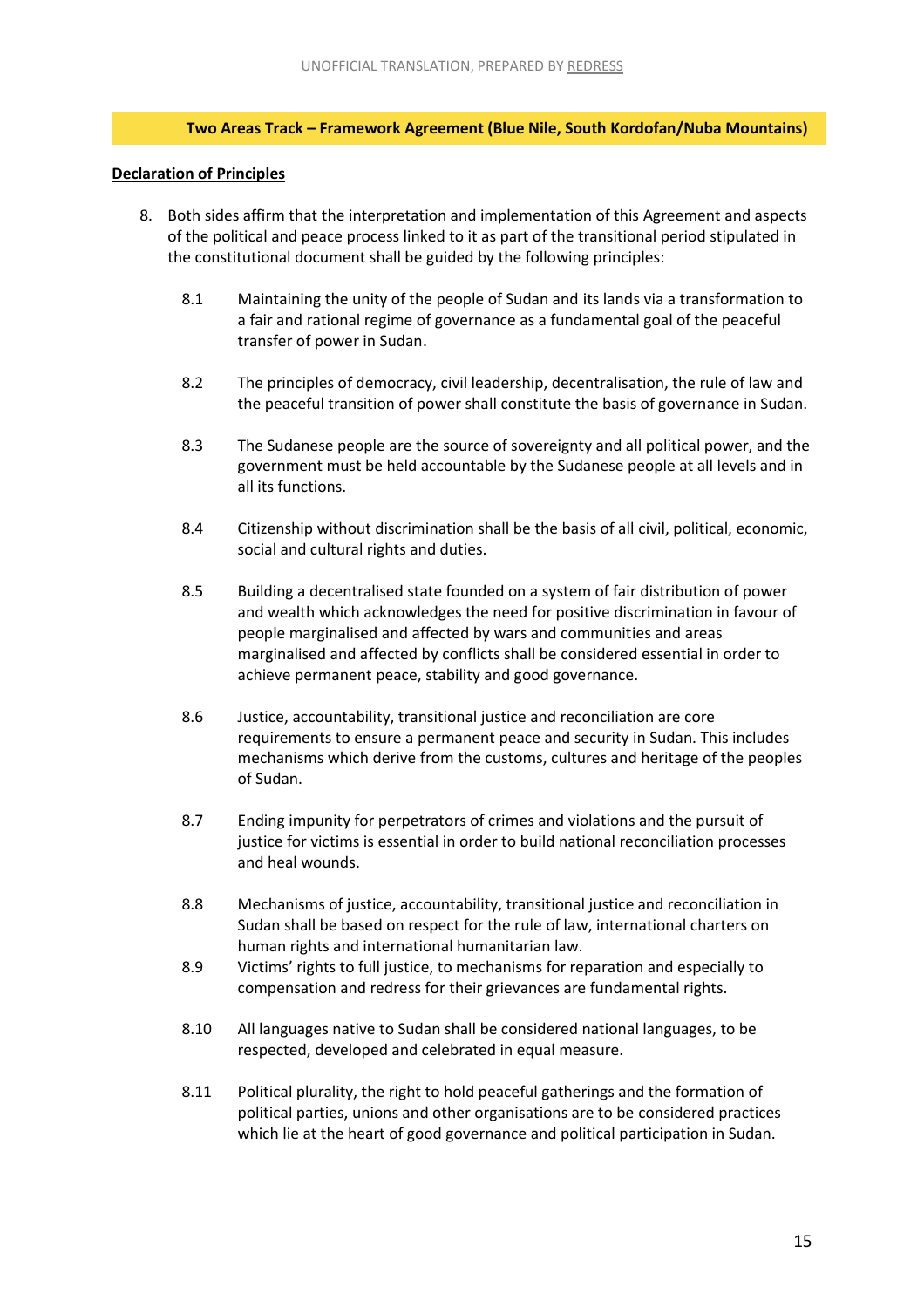- 8.12 Legal reforms, rebuilding and developing the system of rights and justice and guaranteeing judicial independence and the rule of law are objectives which must be achieved.
- 8.13 The document concerning rights appearing in the constitutional document of 2019 is a covenant among all the people of Sudan, and between them and their governments on every level, and a commitment on their part to respect human rights and fundamental freedoms. This shall be considered a cornerstone to the principles of citizenship without discrimination, social justice, equality and democracy in Sudan.
- 8.14 All the rights and freedoms embedded in international and regional treaties, pledges and charters of human rights and agreed to by the Republic of Sudan are to be considered an inalienable part of this agreement.
- 8.15 Strengthening the principle of transparency, guaranteeing freedom of access to information for all citizens on an equal footing and widening the sphere of application [of this principle] to include all actions concerning transitional government, the peace process and other actions linked to the political transition in a manner which is in keeping with constitutional rights, as regulated by law.
- 8.16 Both parties commit to a review of the Comprehensive Peace Agreement of 2005 pertaining to the two areas.
- 8.17 One of the most important goals of the transition period in Sudan is to build an integrated constitutional process to draft and set out in writing a new, democratic constitution for Sudan which includes a guarantee of rights and freedoms for all Sudanese men and women in the light of lessons learnt from Sudan's history, including appropriate clauses taken from the charter of rights embedded in the constitutional document, and appropriate relevant sources in Sudanese laws and policies.

#### **9. Obligations of the Two Parties**

- 9.1 For this framework agreement to be a part of and a guide for the final Peace Agreement, which shall be implemented in accordance with the provisions of this framework agreement.
- 9.2 Involvement in all efforts dedicated to peace and political transformation in Sudan, including the two areas as part of a comprehensive process of political transition in Sudan.
- 9.3 To implement, guarantee and protect the outputs of the transitional period in Sudan, including the peace agreements which will be reached and whatever else is generated by this process, in order to build a permanent constitution for Sudan.
- 9.4 To hold a constitutional conference before the end of the transition period, as stipulated in the constitutional document.